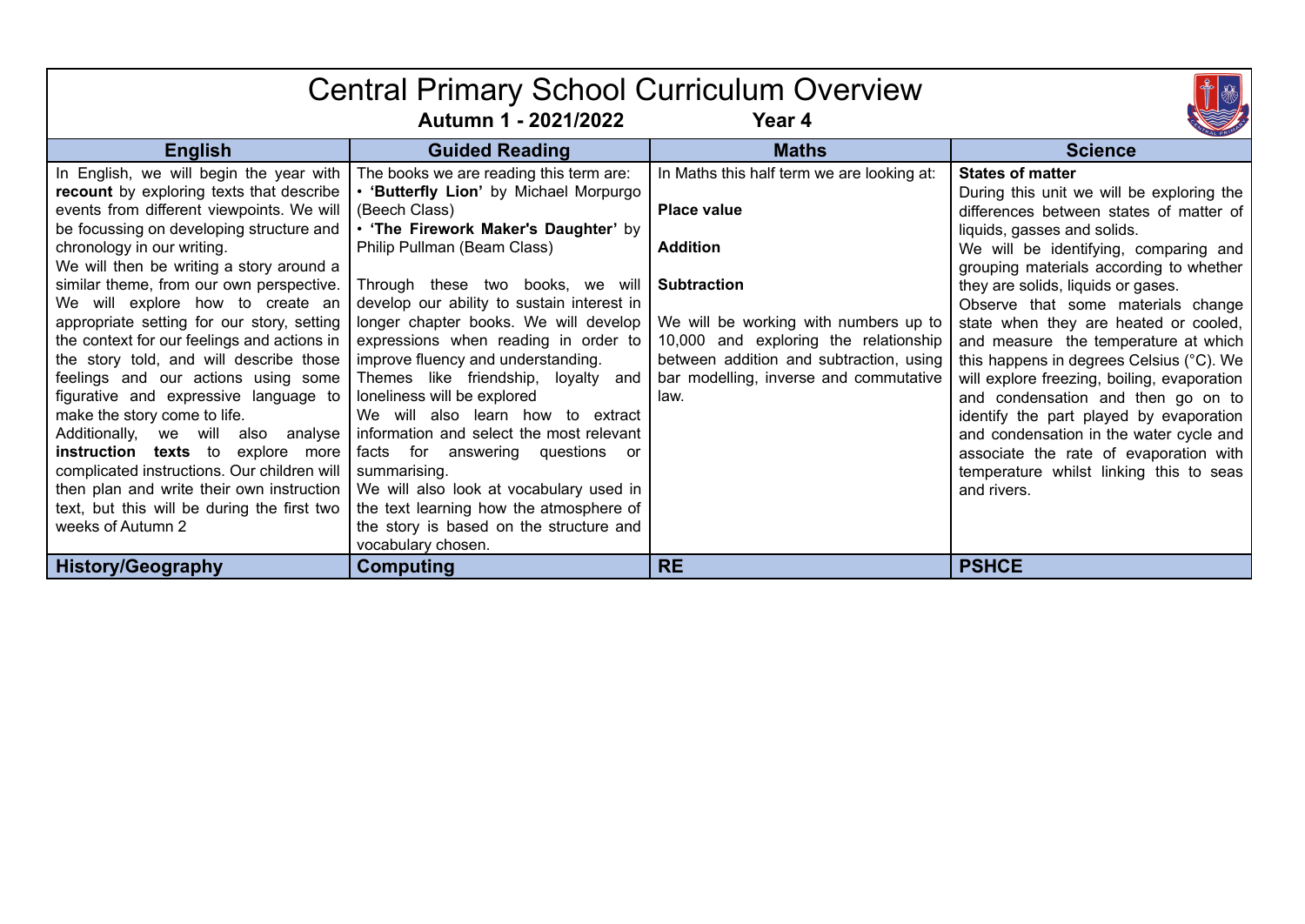| <b>Geography-Volcanoes</b><br>During this geography unit, children will<br>learn all about Volcanoes. Children will<br>begin this sequence of learning by<br>studying the structure of the Earth and<br>how volcanoes are formed. From this<br>children will then look closely at the<br>structure of volcanoes and what happens<br>during an eruption. Children will then use | go on an adventure with The Smart Crew<br>who will take us to different islands<br>across the sea and give advice on how to<br>stay safe online. Children will review the<br><b>SMART</b> rules and identify further actions<br>to report messages, online abuse,<br>unknown emails and more. We will be<br>finishing the term tackling the importance<br>of screen time; looking at signs that will | This half term with <b>e-Safety</b> , Year 4 will   This half term we will introduce our two<br>focus religions for Year $4$ – <b>Hinduism</b> We will continue to follow the Jigsaw<br>and Sikhism.<br>We will also use our prior knowledge of<br>Christianity to look at the similarities<br>and <b>differences</b> of faiths and their<br>beliefs.<br>We will begin by exploring sacred texts  <br>and key religious figures and discuss<br>the significance these hold for believers. | Being me in my world<br>PSHCE scheme this year, beginning with<br>the unit 'Being me in my world' where we<br>will explore and discuss the themes of<br>Belonging, Team work, Rights and<br>responsibilities, Expressing feelings and<br>Empathy. |
|--------------------------------------------------------------------------------------------------------------------------------------------------------------------------------------------------------------------------------------------------------------------------------------------------------------------------------------------------------------------------------|------------------------------------------------------------------------------------------------------------------------------------------------------------------------------------------------------------------------------------------------------------------------------------------------------------------------------------------------------------------------------------------------------|-------------------------------------------------------------------------------------------------------------------------------------------------------------------------------------------------------------------------------------------------------------------------------------------------------------------------------------------------------------------------------------------------------------------------------------------------------------------------------------------|---------------------------------------------------------------------------------------------------------------------------------------------------------------------------------------------------------------------------------------------------|
| all of their knowledge and understanding<br>to complete a case study about one of<br>the most famous European volcanoes:<br>Mount Vesuvius.                                                                                                                                                                                                                                    | indicate we have been too long and what<br>to do in case those signs appear. Our<br>children will eventually be able to explain<br>why screen time is important for children<br>(and adults as well).                                                                                                                                                                                                | Harvest Festivals will also be explored<br>in detail and compared to other religious<br>festivals and celebrations.                                                                                                                                                                                                                                                                                                                                                                       |                                                                                                                                                                                                                                                   |

| Autumn 1 - 2021/2022<br>Year <sub>4</sub>                                                                                                                                                                                                                                                                                                                                 |                                                                                                                                                                                                                                                                                                                                                                                                                                                                                                                                                         |                                                                                                                                                                                                                                                                                                                                                                                                                                                                              |                                                                                                                                                                                                                                                                                         |  |
|---------------------------------------------------------------------------------------------------------------------------------------------------------------------------------------------------------------------------------------------------------------------------------------------------------------------------------------------------------------------------|---------------------------------------------------------------------------------------------------------------------------------------------------------------------------------------------------------------------------------------------------------------------------------------------------------------------------------------------------------------------------------------------------------------------------------------------------------------------------------------------------------------------------------------------------------|------------------------------------------------------------------------------------------------------------------------------------------------------------------------------------------------------------------------------------------------------------------------------------------------------------------------------------------------------------------------------------------------------------------------------------------------------------------------------|-----------------------------------------------------------------------------------------------------------------------------------------------------------------------------------------------------------------------------------------------------------------------------------------|--|
| <b>Music</b>                                                                                                                                                                                                                                                                                                                                                              | <b>Art</b>                                                                                                                                                                                                                                                                                                                                                                                                                                                                                                                                              | <b>Design and Technology</b>                                                                                                                                                                                                                                                                                                                                                                                                                                                 | <b>PE</b>                                                                                                                                                                                                                                                                               |  |
| Unit 10-11 (tone colour, singing in pitch<br>and tune, listening and thinking, rhythm,<br>improvising)<br>In Music this half term, will focus on<br>singing in tune and matching starting<br>pitches. Pupils will use different<br>strategies to practice rhythm.<br>Pupils will work collaboratively<br>to<br>improvise short pieces of<br>music<br>focussing on rhythm. | <b>Henry Moore</b><br>The children will be taught the skill<br>of rapid line drawing and the skill<br>of finding the key shapes within<br>animals and humans (arms, legs,<br>head, and torso - all as shapes to<br>be joined, like an artist's wooden<br>human mannequin). They will look<br>at the work of Henry Moore and<br>identify the shapes within his work<br>and look at the poses that may<br>have been created. They will then<br>recreate these poses, sketch and<br>recreate using plasticine and then<br>clay by using observation skills | <b>Greek buildings</b><br>Greek buildings, their infrastructure,<br>décor, engravings and materials will<br>be explored. Architecture during the<br>period will be studied to help give<br>purpose to the unit.<br>The exploration of the Greek<br>buildings will be used to write a brief<br>as a class.<br>Children then design several of their<br>own Greek inspired buildings before<br>constructing their own models of<br>their design out of cardboard and<br>paper. | <b>Gymnastics</b><br>This half term, our children will be<br>practicing gymnastics; Some of the skills<br>we are going to work on are:<br>-Mirroring and working in unison on<br>routines with a partner/group.<br>-Point and patch balances.<br>-Different posture techniques to move. |  |